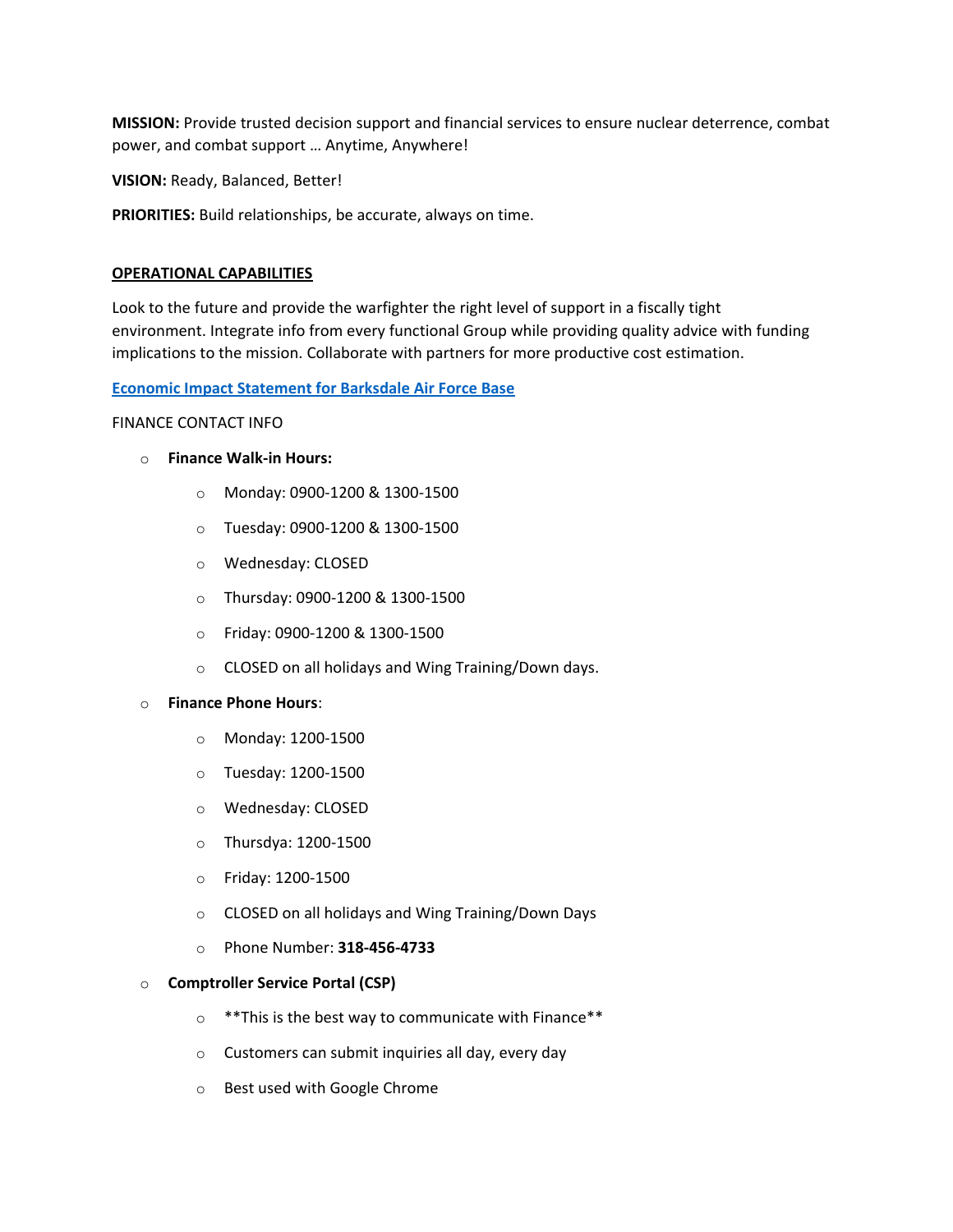- o <https://usaf.dps.mil/teams/saffmCSP/portal>
- o **PCS vouchers** are only handled at the Welcome Center
	- $\circ$  All Airmen are required to file a PCS travel voucher within 5 days after arrival (per DoD [FMR](https://comptroller.defense.gov/portals/45/documents/fmr/archive/09arch/09_08.pdf) and [AFMAN65-114\)](https://static.e-publishing.af.mil/production/1/saf_fm/publication/afman65-114/afman65-114.pdf)
	- o Welcome Center appointments are made here: [https://booknow.appointment](https://booknow.appointment-plus.com/ctcsxxz4/)[plus.com/ctcsxxz4/](https://booknow.appointment-plus.com/ctcsxxz4/)
	- $\circ$  Recommend making an appointment in advance of arriving so you can complete this step on the day of arrival
- o **Civilian Pay and ATTAPS** questions/issues need to be coordinated through your unit's Timekeeper
- o **DTS** questions/issues need to be coordinated through your unit's ODTA or Approving Official (AO)
- o **GTC** questions/issues need to be coordinated through your unit's Agency Program Coordinator (APC)
- o **Cash Cage Hours:** 0900-1100 Monday and Thursday

Please let us know how we are doing: <https://ice.disa.mil/index.cfm?fa=card&sp=140585>

<https://www.queuekiosk.com/webaccess/?QID=16&QTKN=bhkidne3>

# QUESTIONS?

To contact the Barksdale Finance Customer Service office with questions, submit an inquiry at [Comptroller Services Portal](https://usaf.dps.mil/teams/SAFFMCSP/portal/SitePages/Home.aspx)

<https://usaf.dps.mil/teams/SAFFMCSP/portal/SitePages/Home.aspx>

(network computer only)

Appointments are available. If you would like to schedule an appointment submit an inquiry to our [Comptroller Services](https://usaf.dps.mil/teams/SAFFMCSP/portal/SitePages/Home.aspx) Portal.

<https://usaf.dps.mil/teams/SAFFMCSP/portal/SitePages/Home.aspx>

Please note that if we can resolve your issues via inquiry we will and no appointment will be needed.

<https://www.queuekiosk.com/webaccess/?QID=16&QTKN=bhkidne3>

BRIEFINGS/GUIDANCE

**PCS In-Processing Briefing:** PCS In-Processing will be taking place at the Welcome Center found at the second floor of the Mission Support Group building located at 801 Kenny Ave, Barksdale AFB, LA 71110. Please get with your local CSS for appointments.